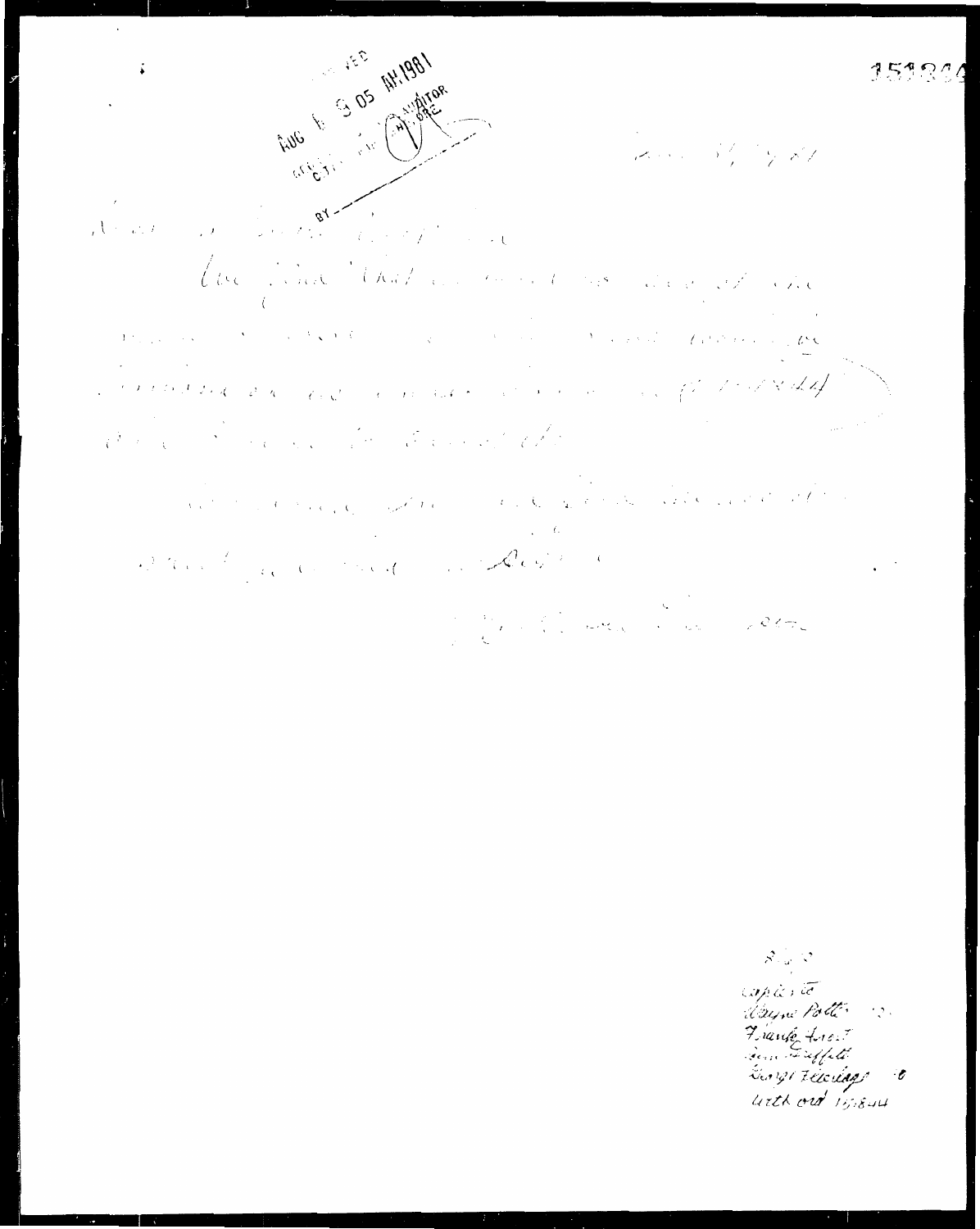### ACCEPTANCE

**GEORGE YERKOVICH** Auditor of the City of Portland. Room 202, City Hall Portland, Oregon 97204

Dear Sir:

This is to advise the City of Portland, Oregon, that I hereby accept the terms and provisions of

Ordinance No. 151844, passed by the Council June 25, 1981, granting a revocable permit to Harold and Dorothy Ellingson, deedholders, to legalize the existing 12 by 60 foot mobile home on the eastern portion of this 2.5 acre site, in zone R20, located at 15908 SE Martin, on Tax Lot 2 of Lots 74, 75 and 78 and Tax Lot 5 of Lots 75-77, 79 and 80, Sycamore Acres, until June 30, 1982, under certain conditions,

and in consideration of the benefits to be received thereunder by me I hereby agree to abide by and

perform each and all of the terms and provisions thereof applicable to me.

Very truly yours,

[CORPORATE<br>SEAL]

Harold Ellingsen ------------------------Dorothy Ellingson 15908 SE Martin, Portland, OR 97236 Address

Approved as to form:

-----------------City Attorney

\*When an acceptance is required from a firm or corporation the Acceptance must be signed by an officer of the firm or corporation stating his or her official title, and corporations must affix the corporate seal.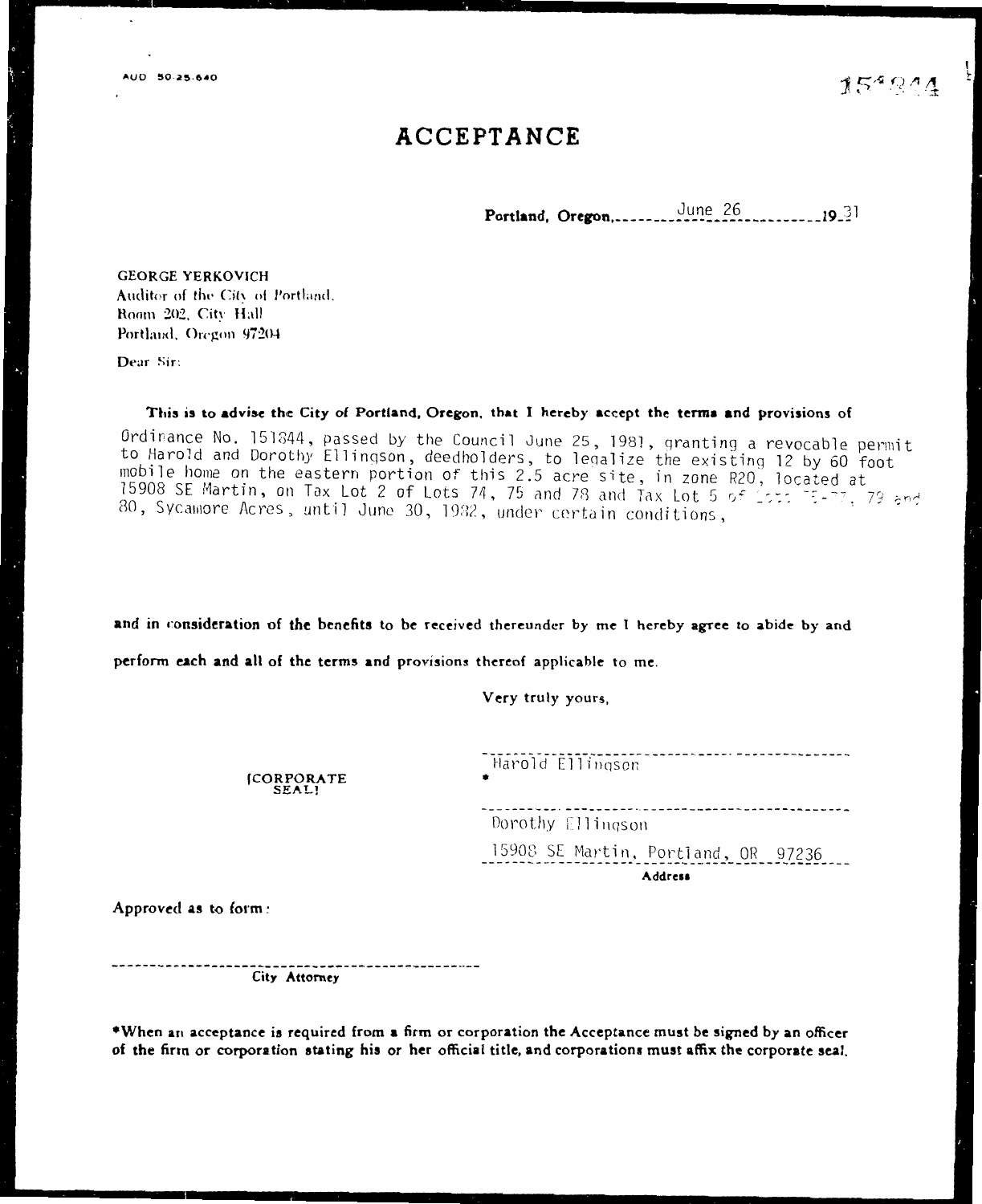### OROINANCE NO. **l51841**

An Ordinance granting a revocable permit to Harold and Dorothy Ellingson, deedholders, to legalize the existing 12-foot by 60 foot mobile home on the eastern portion of this 2.5-acre site, in zone R20, located at 15908 S.E. Martin, on Tax Lot 2 of Lots 74, 75 and 78 and Tax Lot 5 of Lots 75-77, 79 and 80, Sycamore Acres, until June 30, 1982, under certain conditions, and declaring an emergency.

The City of Portland ordains:

- 1. Harold and Dorothy Ellingson, deedholders, have filed application for a revocable permit to legalize the existing 12-foot by 60-foot mobile home on the eastern portion of the 2.5-acre site, in zone R20, located at i5908 S.E. Martin,
- 2. The legal description of said property is Tax Lot 2 of Lots 74, 75 and 78, and Tax Lot 5 of Lots 75 - 77, 79 and RO, Sycamore Acres.
- 3. Applicants have paid the proper fee for the filing of such an application.
- 4. A duly authorized and conducted public hearing has been held by the city's Hearings Officer on March 30, 1981, (Planning Commission File No. 7038R) and the Hearings Officer recommends that a revocable permit to legalize the existing 12-foot by 60-foot mobile home on the eastern portion of this 2.5-acre site he allowed until June 30, 1982, under certain conditions. The Hearings Officer denied a revocable permit to legalize a mobile home located on the westernmost portion of the site.
- 5. On April 17, 1981, the City Auditor received the appeals of David J. Schweitzer and other neighbors against the Hearings Officer's approval of a revocable permit to legalize the existing easternmost mobile home for temporary residential use at 15908 S.E. Martin.
- 6. The Planning Commission members were sent a copy of the Hearings Officer's decision and copies of the appeals. No requests for Planning Commission consideration were received.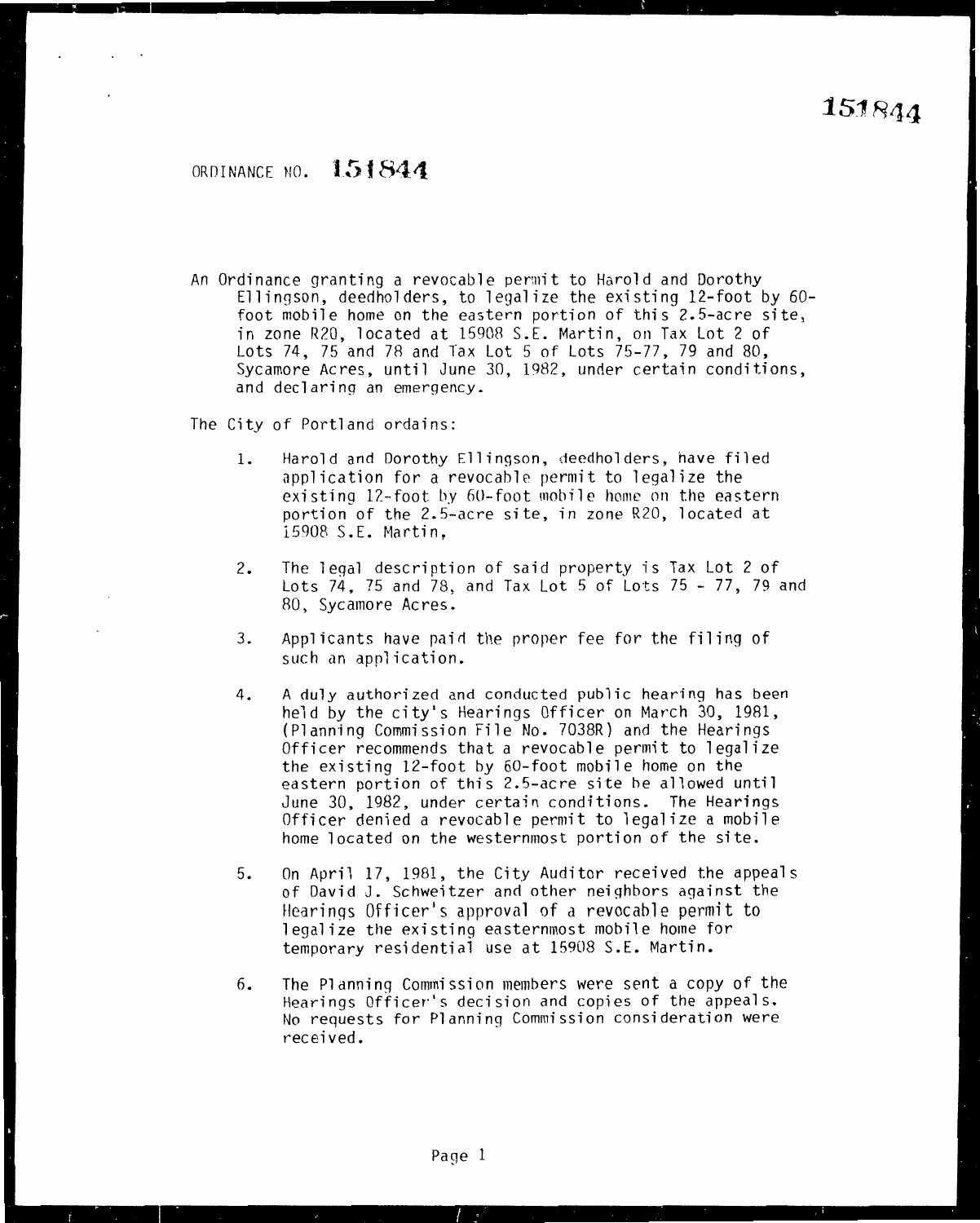- 7. On June 3, 1981, the City Council considered the appeals of David J. Schweitzer and other neiqhbors aqainst the Hearings Officer's approval of a revocable permit requested by Harold and Dorothy Ellingson to legalize the existing easternmost mobile home for temporary residential use at 15908 S.E. Martin.
- 8. The City Auditor has complied with the notice requirements before the Hearings Officer and the City Council.
- 9. The City Council, after due deliberation in open session, denied the appeals and granted the permit as recommended by the Hearings Officer, with the following amendment:

"That this revocable permit shall expire as of July 31, 1981, unless the westernmost trailer now on the property is removed prior to that date."

- 10. That the temporary use of the existing easternmost trailer (mobile home) by the relative of the applicants for a short period of time, until June 30, 1982, on this 2.5-acre site, would not be detrimental to the neighborhood, provided that the existing westernmost trailer (mobile home} is removed prior to July 31, 1981.
- 11. *That* the use, the existing easternmost trailer {mobile home), by its own nature of being transportable, can be easily terminated and removed from the site and the site restored to its correct zoning standards of R20, One-Family Residential Zone.

NOW, THEREFORE, the Council directs:

- a. That the facts, findings, conclusions, decision and recommendations of the Hearings Officer in P.C. File No. 7038R, with an amendment, are adopted by City Council and incorporated herein.
- b. That a revocable permit be granted to legalize the existing 12-foot by 60-foot mobile home on the eastern portion of this 2.5-acre site, in zone R20, located at 15908 S.E. Martin, on Tax Lot 2 of Lots 74, 75 and 78 and Tax Lot 5 of Lots  $75 - 77$ ,  $79$  and 80, Sycamore Acres.
- c. That this revocable permit is granted strictly subject to the following conditions: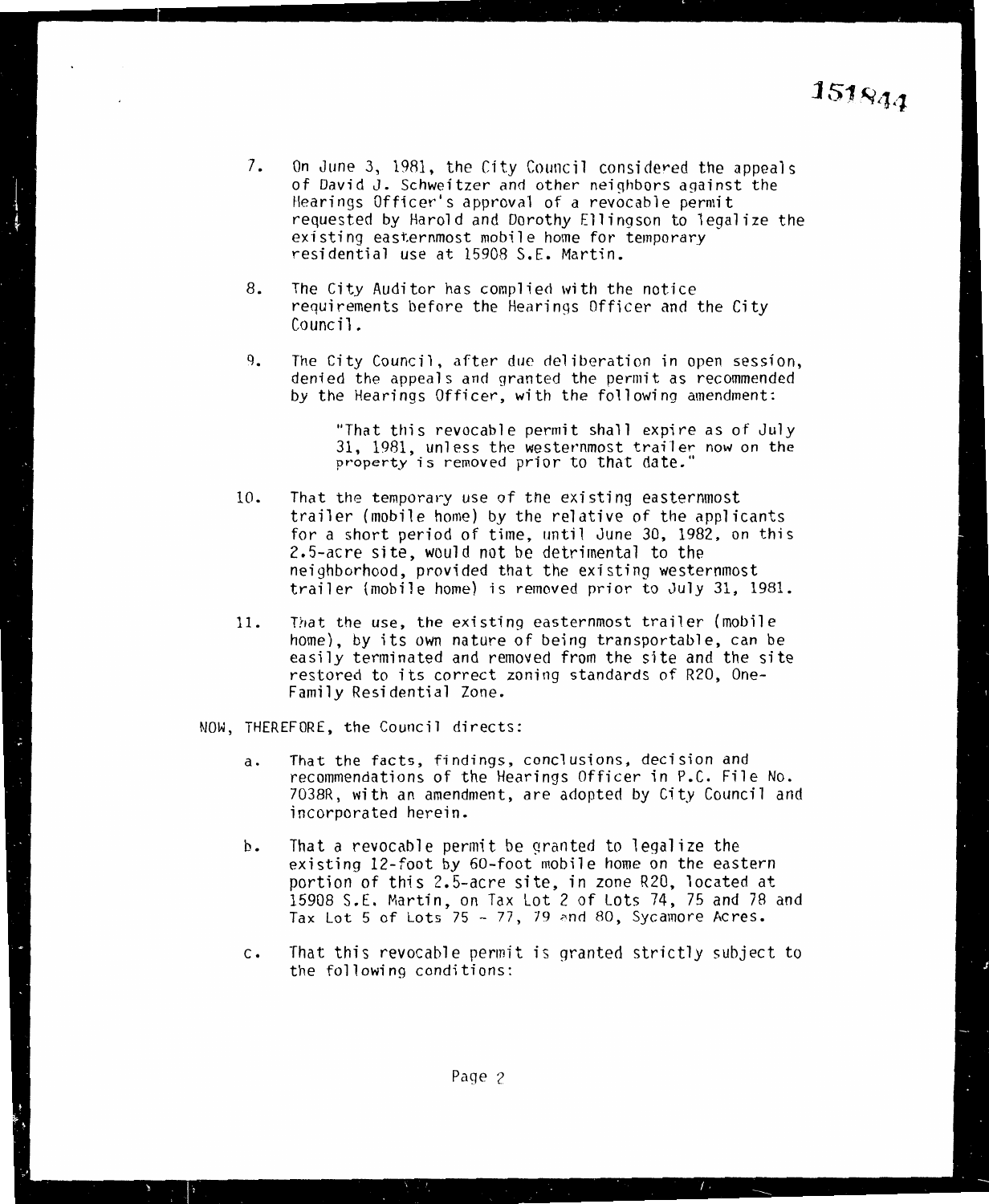- 1) This revocable permit for the easternmost trailer (mobile home) shall expire on June 30, 1982, at the latest and the trailer shall be completely removed from the site by that date.
- 2) If the trailer remains vacant for a continuous period of 30 days after occupancy permits are issued, this permit shall expire and the trailer shall be removed.
- 3) The applicants shall post a bond in a form<br>satisfactory to the City Attorney in the amount of \$1,000.00 to assure removal of the trailer according to these conditions.
- 4) Only the applicants' son and grandchildren are allowed to live in this mobile home.
- 5) All plans for the disposal of storm water and wastes shall be approved by both the City Engineer and Building Bureau prior to occupancy.
- 6) The street waivers required by the City Engineer shall be supplied by the applicants.
- 7) A building permit or an occupancy permit must be obtained from the Bureau of Buildings, Room 111, City Hall, 1220 S.W. 5th Avenue, 248-4241, before carrying out this project in order to assure that all conditions imposed here and all requirements of the pertinent building codes are met.
- 8) This revocable permit for the easternmost trailer (mobile home) shall expire as of July 31, 1981, unless the westernmost trailer now on the property is removed prior to that date.
- 9) The revocable permit hereby granted is personal to the perrnittees and may not be transferred, assigned or otherwise disposed of by said permittees.
- 10) The revocable permit hereby granted shall be revocable at the pleasure of the City Council and no expenditures of money hereunder or lapse of time or any act or thing shall operate as an estoppel against the City of Portland, or be held to give the permittees any vested or other right.
- 11) Permittees shall comply with the provisions of the Code of the City of Portland, and all other applicable ordinances, provisions and regulations of the city, whether presently existing or hereafter enacted.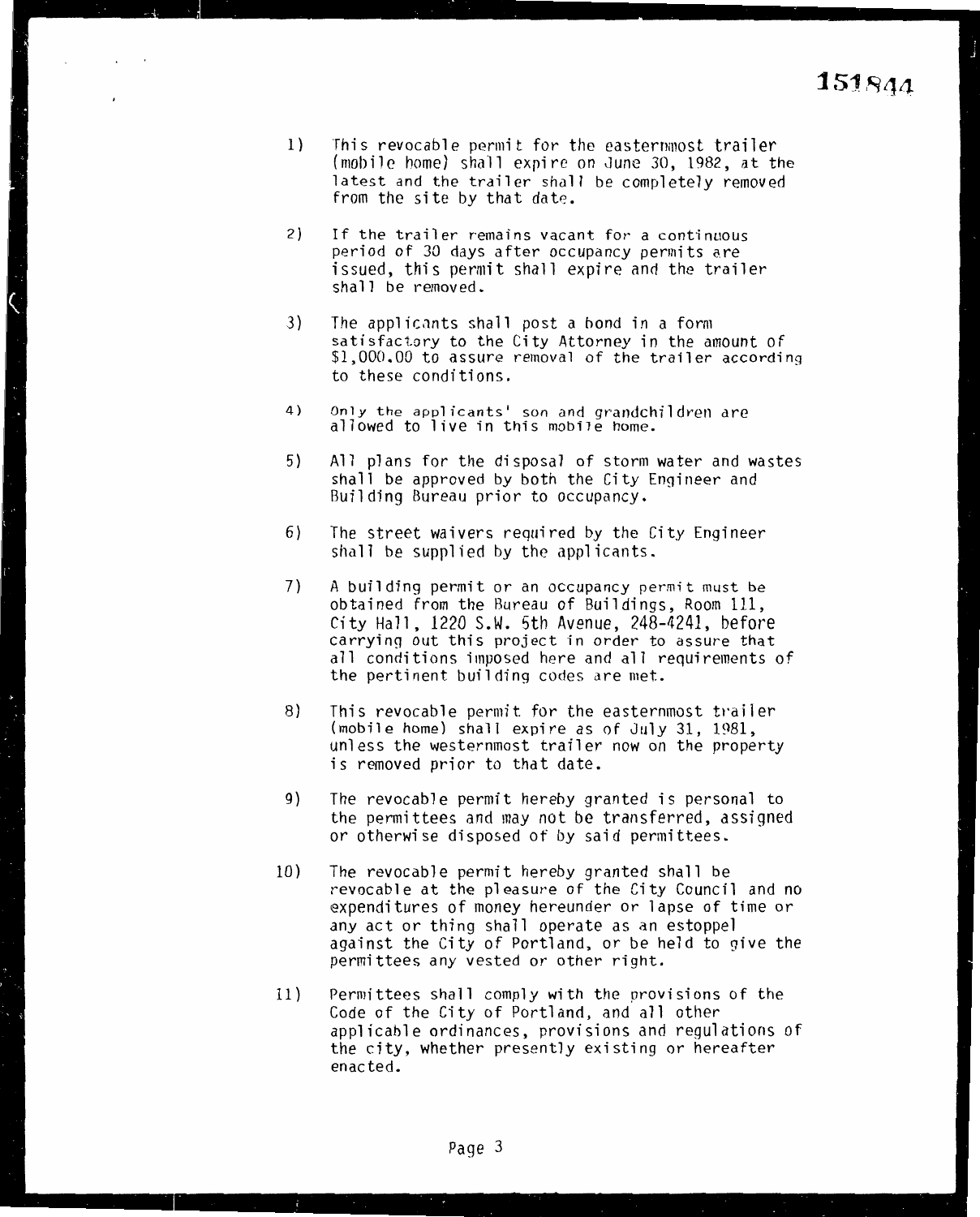## **ORDINANCE No.**

- Neither this ordinance nor any permit issued hereunder<br>shall be effective until accepted, filed and recorded in  $\mathsf{d}$ . accordance with law.
- Section 2. The Council declares that an emergency exists because there should be no delay in the beneficial use of the aboveribed property; therefore, this ordinance shall be in ce and effect from and after its passage by the Council. force and effect from and after its passage by the Council.

Passed by the Council,  $JUN 2 5 1981$ 

Commissioner Schwab F. Austin:ht June 10, 1981

Attest: **Attest:** *Attest: Attest: Attest: Auditor of the City of Portland*